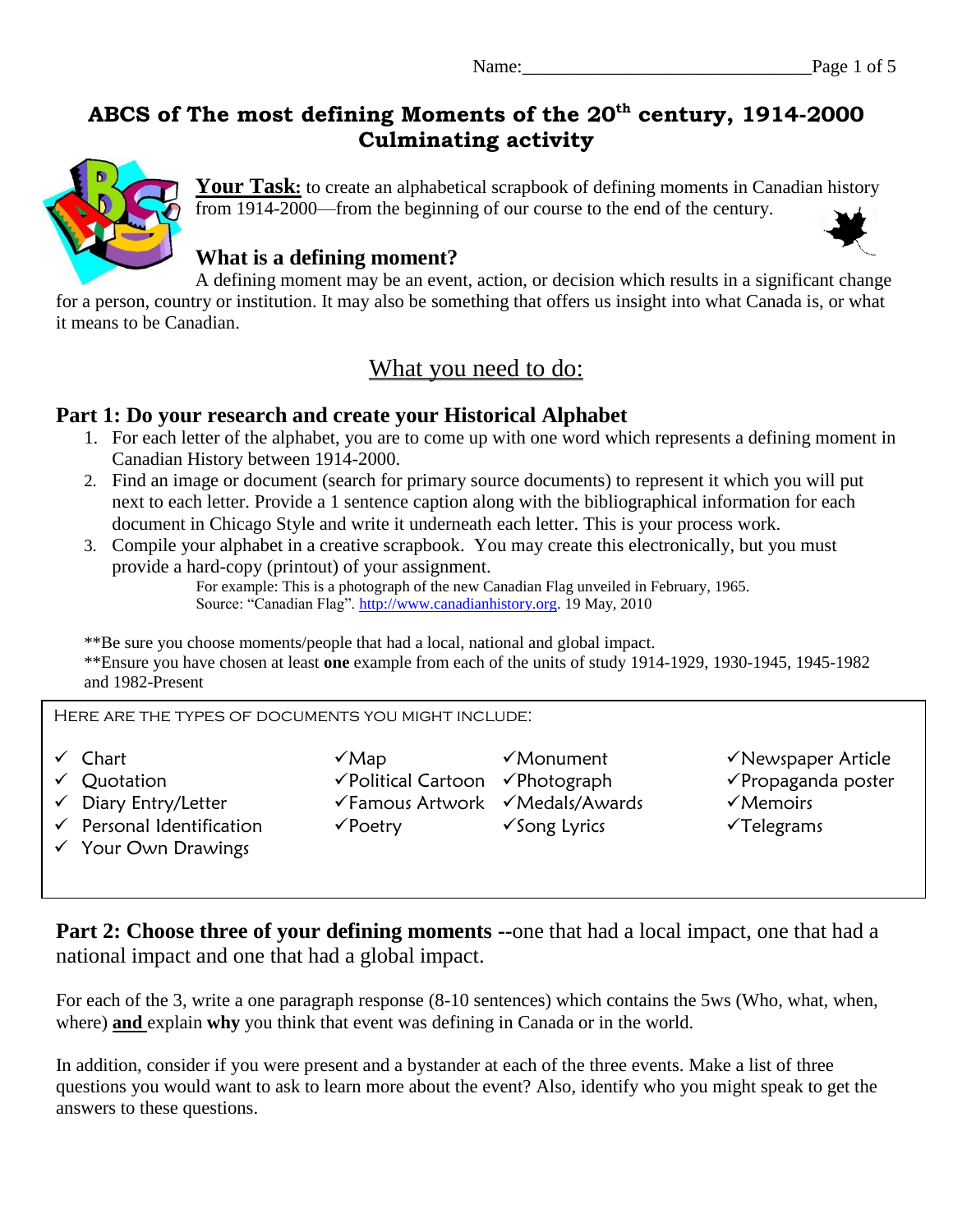#### **Part 3: Citation of sources**

You are expected to provide a citation for all sources and images used. Place your citations below the image and text of the appropriate scrapbook page. Simply providing a link is not enough and the most you can expect to earn is a level one!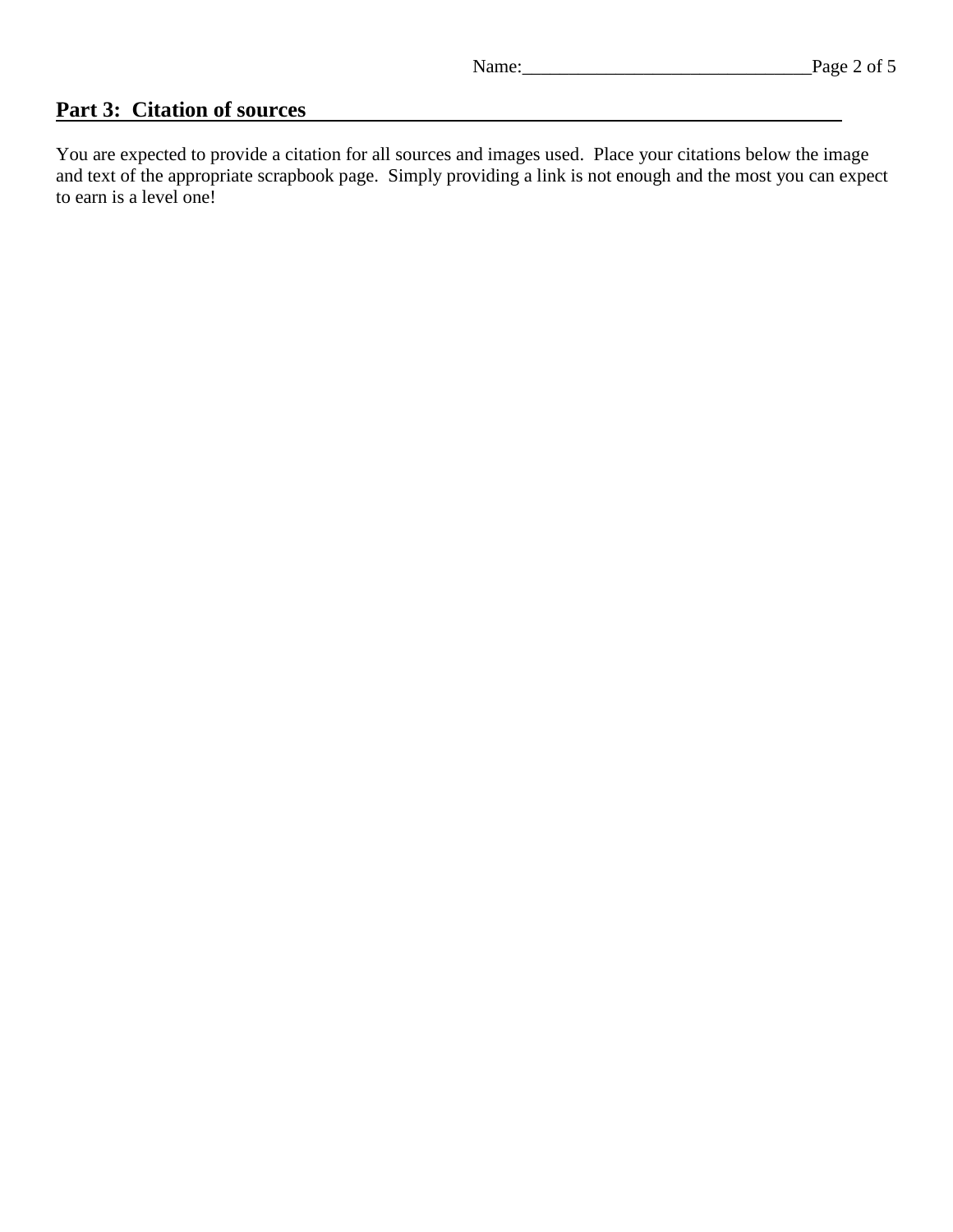# Historical Alphabet--Graphic Organizer – PLANNING ONLY

| Alphabet Letter                                                                                               | Event | Image |
|---------------------------------------------------------------------------------------------------------------|-------|-------|
| $\underline{\mathsf{A}}$                                                                                      |       |       |
| $\overline{B}$                                                                                                |       |       |
| $\overline{\mathsf{C}}$                                                                                       |       |       |
| D                                                                                                             |       |       |
| E                                                                                                             |       |       |
| $\pmb{\mathsf{F}}$                                                                                            |       |       |
| $\overline{G}$                                                                                                |       |       |
| H                                                                                                             |       |       |
|                                                                                                               |       |       |
| J                                                                                                             |       |       |
| $\kappa$                                                                                                      |       |       |
| L                                                                                                             |       |       |
| M                                                                                                             |       |       |
| N                                                                                                             |       |       |
| $\overline{O}$                                                                                                |       |       |
| ${\bf P}$                                                                                                     |       |       |
| $\frac{Q}{R}$                                                                                                 |       |       |
|                                                                                                               |       |       |
| $\mathsf S$                                                                                                   |       |       |
| $\rightarrow$                                                                                                 |       |       |
| $\bigcup$                                                                                                     |       |       |
| $\boldsymbol{\mathsf{V}}$                                                                                     |       |       |
| W                                                                                                             |       |       |
| $\boldsymbol{\mathsf{X}}$                                                                                     |       |       |
| Y                                                                                                             |       |       |
| $\mathsf{Z}% _{M_{1},M_{2}}^{\alpha,\beta}(\varepsilon)=\mathsf{Z}_{M_{1},M_{2}}^{\alpha,\beta}(\varepsilon)$ |       |       |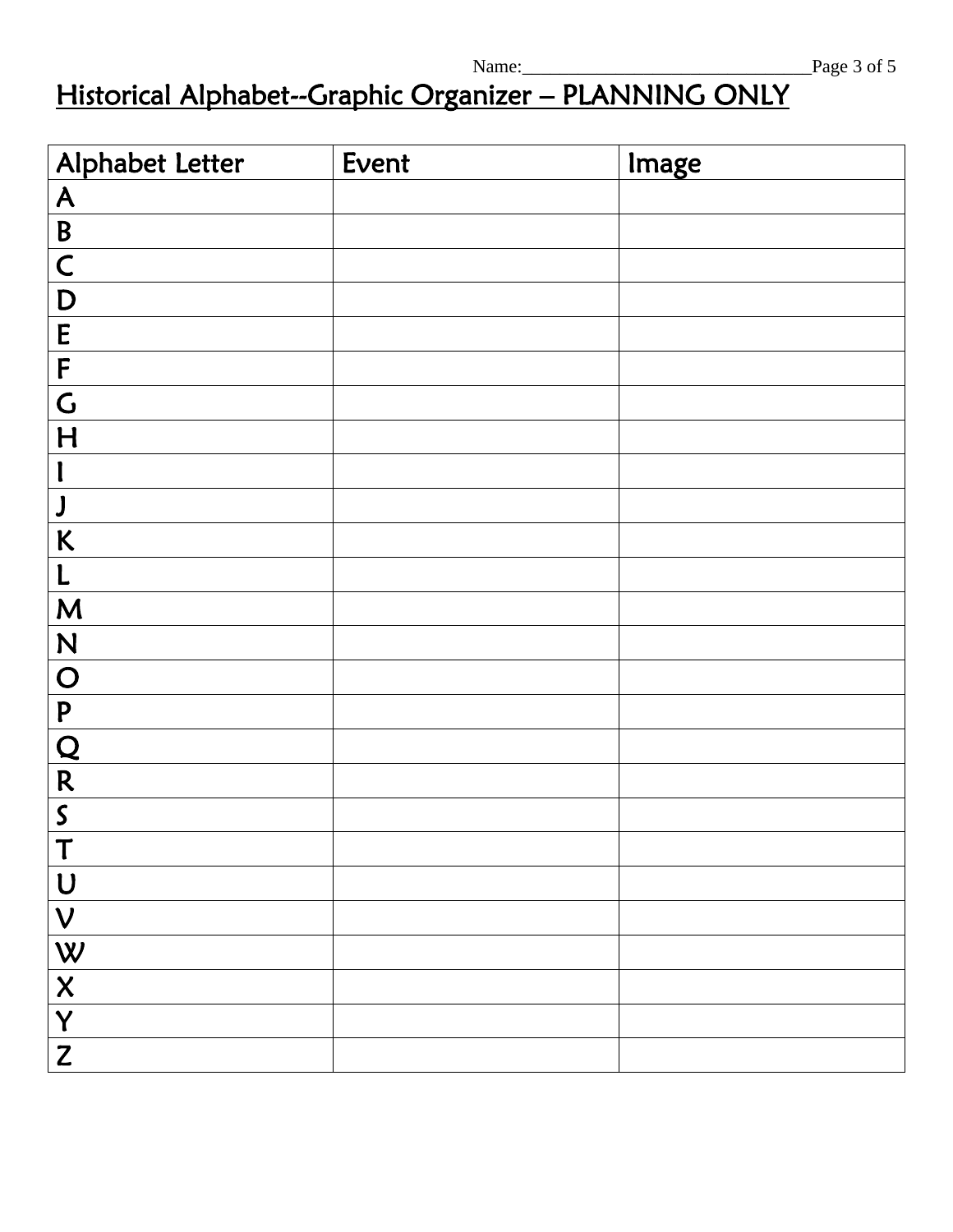|                         | Level 1                 | Level 2                   | Level 3                   | Level 4                    |
|-------------------------|-------------------------|---------------------------|---------------------------|----------------------------|
| <b>Thinking and</b>     | -choice of              | -choice of                | -choice of                | -choice of                 |
| <b>Inquiry</b>          | events/moments which    | events/moments which      | events/moments which      | events/moments which       |
| Choice of a             | correspond each letter  | correspond to each letter | correspond to each letter | correspond to each letter  |
| defining moment         | of the alphabet is not  | of the alphabet is        | of the alphabet is        | of the alphabet is highly  |
| which correspond        | very appropriate, as    | somewhat appropriate;     | appropriate and many of   | appropriate and all of the |
| with each letter of     | many events do not      | however not all events    | the events meet the       | events meet the definition |
| the alphabet and        | meet the definition     | meet the definition       | definition provided for   | provided for "defining     |
| Selection and           | provided for "defining" | provided for "defining    | "defining moments"        | moments"                   |
| Gathering of            | moments"                | moments"                  | - selects required number | -selects required number   |
| appropriate and         | -selects less than      | -selects required number  | of Primary source         | of Primary source          |
| varied Primary          | required number of      | of Primary source         | documents, and most of    | documents, and all of the  |
| <b>Source Documents</b> | Primary source          | documents, and some of    | the documents have a      | documents have a strong    |
| to represent each       | documents, and/or       | the documents have some   | good connection to the    | connection to the          |
| letter                  | documents have          | connection to the         | topic/event and are       | topic/event and are highly |
| $(10 \text{ marks})$    | limited connection to   | topic/event and are       | appropriate.              | appropriate.               |
|                         | the topic/event and are | somewhat appropriate      |                           |                            |
|                         | not very appropriate    |                           |                           |                            |
| Communication           | -expresses and          | -expresses and organizes  | -expresses and organizes  | -expresses and organizes   |
| Expression and          | organizes captions and  | captions and information  | captions and information  | captions and information   |
| organization of         | information with        | with some effectiveness   | with considerable         | with a high degree of      |
| captions                | limited effectiveness   |                           | effectiveness             | effectiveness              |
| accompanying            |                         |                           |                           |                            |
| your primary            |                         |                           |                           |                            |
| sources                 |                         |                           |                           |                            |
| $(10 \text{ marks})$    |                         |                           |                           |                            |
|                         |                         |                           |                           |                            |

**Choice of Defining Moments in your alphabet and appropriate Selection of Primary Source Documents to represent each event**

**Paragraph Responses describing the local, national or global impact of 3 defining moments and questions to be asked at the event.** 

|                             | Level 1                    | Level 2                    | Level 3                   | Level 4                |
|-----------------------------|----------------------------|----------------------------|---------------------------|------------------------|
| <b>Knowledge and</b>        | -demonstrates limited      | -demonstrates some         | -demonstrates             |                        |
| <b>Understanding:</b>       | knowledge and              | understanding of the       | considerable              | demonstrates           |
| Knowledge and               | understanding of local,    | local, national or global  | understanding of the      | thorough               |
| Understanding of            | national or global         | impact of three defining   | local, national or global | understanding of the   |
| local, national or          | impact of three defining   | moments in Canadian        | impact of three defining  | local, national or     |
| global impact of three      | moments in Canadian        | History between 1914-      | moments in Canadian       | global impact of       |
| defining moments in         | History between 1914-      | 2000.                      | History between 1914-     | three defining         |
| Canadian History            | 2000.                      |                            | 2000.                     | moments in Canadian    |
| between 1914-2000.          |                            |                            |                           | History between        |
| $(10 \text{ marks})$        |                            |                            |                           | 1914-2000.             |
| <b>Thinking and inquiry</b> | -three important           | -three important           | -three important          | -three important       |
| Development and             | questions are not very     | questions are somewhat     | questions are             | questions are highly   |
| designing of three          | appropriate nor well       | very appropriate and       | appropriate and the       | appropriate and both   |
| important questions         | formatted and will         | there is an attempt to     | format is clear to        | the formatting and     |
| about the event that        | likely not generate        | format them                | generate useful           | structure of the       |
| you want to ask to find     | useful responses           | appropriately to           | responses                 | question are clear     |
| out more information.       | -person identified to      | generate useful            | -person identified to     | and show a strong      |
| Identification who you      | respond to these           | responses                  | respond to these          | level of critical and  |
| would specifically          | questions is not directly  | -person identified to      | questions is related to   | creative thinking.     |
| speak to get these          | related to the event or is | respond to these           | the event and would be    | -the person identified |
| questions answered.         | not very appropriate to    | questions is somewhat      | knowledgeable to be       | to respond to these    |
|                             | respond to these           | related to the event or is | able to respond to these  | questions is very      |
| $(10 \text{ marks})$        | questions.                 | only somewhat              | questions.                | clearly identified and |
|                             |                            | knowledgeable to be        |                           | is very                |
|                             |                            | able to respond to these   |                           | knowledgeable to be    |
|                             |                            | questions.                 |                           | able to respond to     |
|                             |                            |                            |                           | these questions.       |